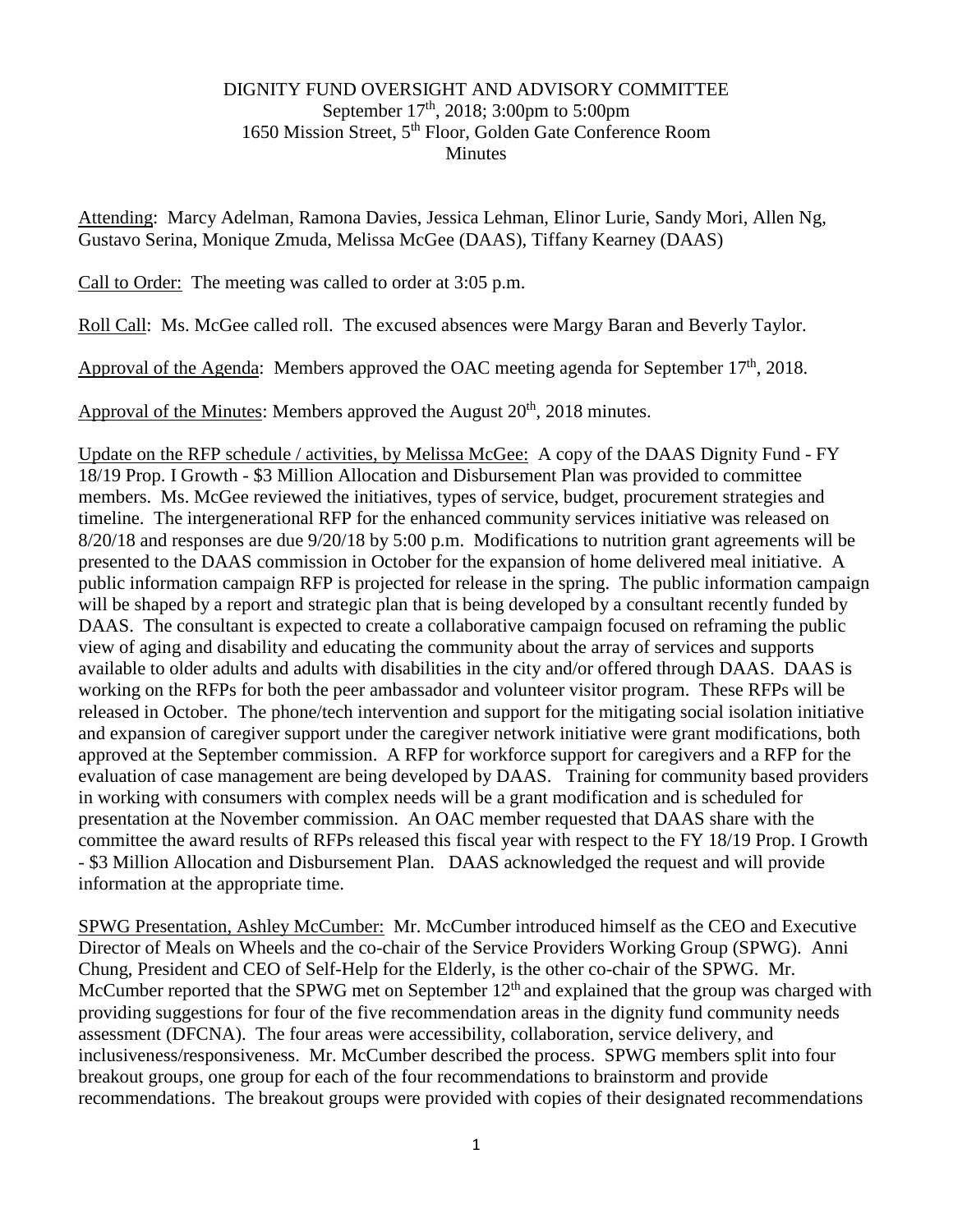from the DFCNA and a copy of the gap analysis that was also part of the DFCNA report. Mr. McCumber proceeded to provide a summary of the SPWG suggestions for each area.

Accessibility: The DFCNA uncovered a lack of awareness about DAAS services. Members in this group acknowledged that the first line of consumer referral and education is the existing service providers' network and therefore ongoing staff trainings about the array of DAAS services is needed. Staff turnover can impact the ability of an agency to keep current and retain knowledge on the availability of DAAS services. There is a robust network of adult day resource centers and increased awareness about these networks may be helpful. The centralized intake process can offer opportunities for consumer referral and education. Tackling the stigma of ageism and eligibility myths is needed. There is a need for simple and widespread marketing materials to publicize services and how consumers can connect to them. Outreach to consumers' family members is needed. Members in this group stated that word of mouth remains a primary referral source and should not be disregarded. Members suggested cross-marketing with other city departments such as Recreation and Park and Department of Health. It was recommended to strengthen relationships with other organizations, such as churches, health care providers, farmers markets, neighborhood associations, etc. that have relationships or interactions with eligible consumers.

Collaboration: There was a general consensus from the members in this group that there is a need for more collaboration. Members suggested co-location of services and the need to develop partnerships with the city homelessness and supportive housing department and/or its service providers as well as other city departments such as Recreation and Park and Department of Health. Members in the group recommended that service providers consider reducing competition with one and another. Members in this group expressed the desire for DAAS to define and support collaboration by incentivizing it in the RFP process. It was suggested that DAAS encourage partnerships among smaller and larger service providers when appropriate and to facilitate MOUs between partners.

Service Delivery: The first topic of discussion was community building and social interaction. The recommendations from this group included focusing on individuals who are housing challenged and provide more navigation and support services at housing sites. Members articulated that increased support for language capacity is necessary. There is a need to conduct targeted outreach to eligible consumers who are not accessing services and to address barriers if they exist. The second topic was caregiver support and the suggestions within this area included education for caregivers and the need for affordable housing for caregivers. The third topic concerned data collection. Members in this group expressed the need to standardize data collection and to ensure that the data collected is consistent and meaningful for providers. This group also stated that service providers need financial support and staffing to accommodate thorough data collection. The fourth topic was reducing the burden of service navigation. The group suggested the introduction of navigation services in housing sites. It was recommended that service providers assess the referral process to better understand when and where referrals are made and to invest in referral processes that have been productive. This group emphasized the need to maximize awareness and participation in service navigation by all DAAS providers. Lastly, there were general suggestions regarding service delivery and these included the following: minimize duplicative services; the service allocation plan should reflect disparities across all districts; service delivery must be sensitive to cultural differences and language barriers; it would be helpful if DAAS provided IT support to service providers; shortages in staffing create challenges in service delivery.

Inclusiveness and Responsiveness: Ways for providers to be more inclusive and responsive of the adult with disabilities (AWD) population were discussed. Suggestions include the development of employment pathways for AWD populations; expansion of ADRC to include activities that are of interest to an AWD population; the creation of targeted programming in neighborhood and senior centers that is appealing to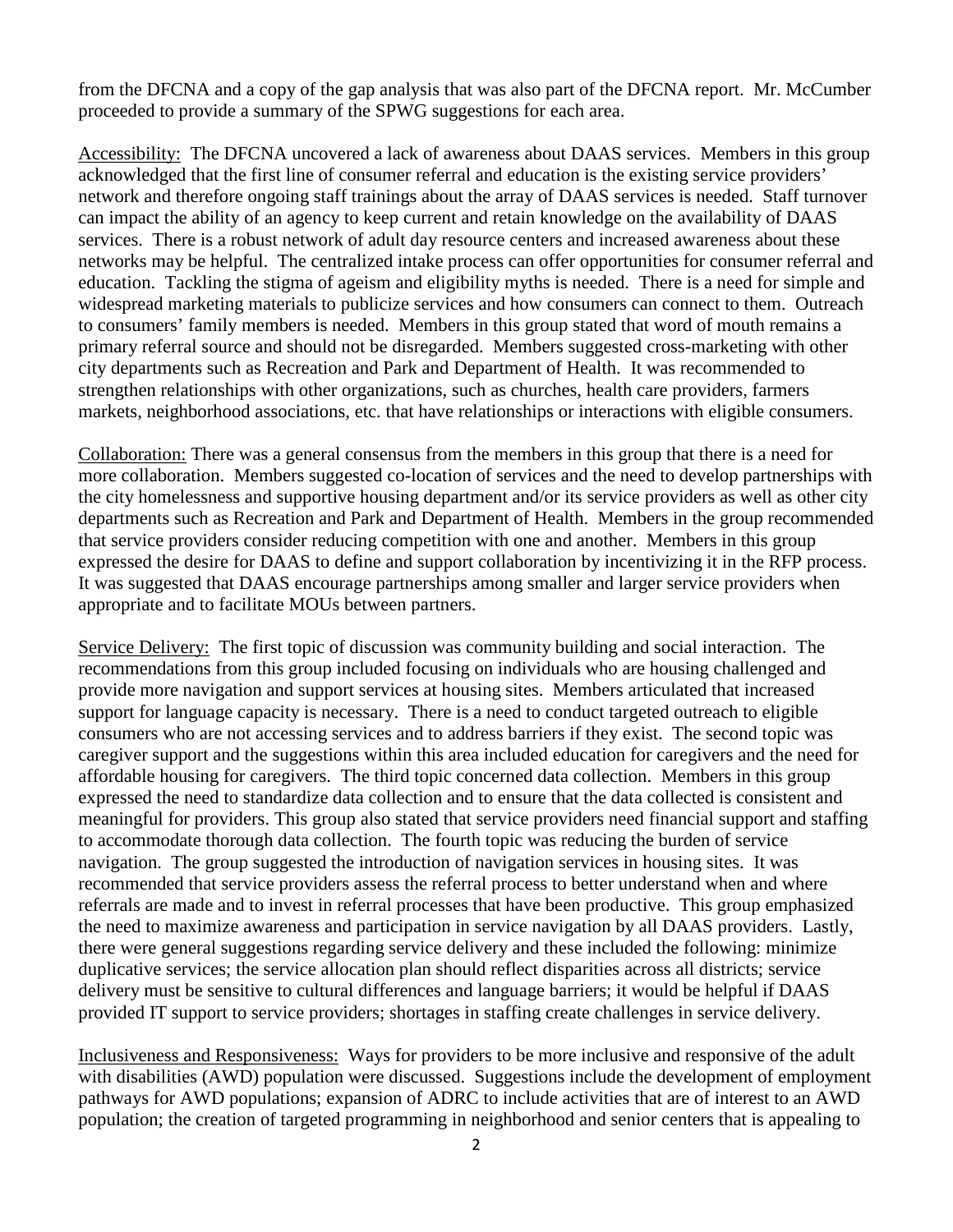an AWD population. Members in this group also noted the importance for providers to recognize there is diversity within the AWD population and it was recommended that all service providers receive training on ways to expand access and promote equity across the AWD population as well as any other marginalized populations. It was noted by the members in this group that data collection for the AWD population and the service provided is important to help address barriers and create measurements for evaluation and improvement.

Next, Mr. McCumber relayed general comments made by members of the breakout groups. Providers often invest and train employees who later choose to work for the city and/or other organizations who can offer better compensation, both salary and benefits. This is especially true for employees who are culturally and linguistically competent. SPWG members would like for DAAS to invest in workforce training to help address gaps; to help providers attract employees who are culturally and linguistically competent through financial incentives; and to consider funding the placement of interns at community organizations that are providers. SPWG members noted that capacity of organizations as a whole need to be considered when the service allocation plan is developed. It was noted that everyone should be mindful of a potential for an economic downturn which may lead to the need to pare down services in the future.

Lastly, Mr. McCumber reported that the participation in the SPWG was less than anticipated. Leadership from some organizations was not present and some larger organizations were not present at all. The vice chair of the OAC, Ms. Sandy Mori, noted that there were ~35 people at the SPWG meeting on September 12<sup>th</sup>. Ms. Mori added that she presented to CASE (Coalition of Agencies Serving the Elderly) earlier in the month and reminded the group about the SPWG meeting. Ms. Mori stated that she stressed the importance of attendance to CASE members and emphasized that it was an opportunity to provide input on the service allocation plan, the RFP process, and any other matters related to serving older adults and adults with disabilities. Ms. Mori also reported that some providers said they could not attend the SPWG meeting because of another DAAS event and asked that DAAS avoid scheduling competing meetings. Ms. Ramona Davis, chair of the OAC, observed that only current DAAS contractors were present at the SPWG meeting. Ms. Davis commented that the method used to establish the breakout groups created an even distribution of participants in each group which was helpful in generating suggestions for the four recommendation areas.

Ms. Mori also relayed feedback she received about DAAS and the solicitation process from CASE. Feedback included that agencies funded by DAAS need an increase in financial support for operating cost and that there was a desire to have the contracts department automatically provide panelists' feedback and scoring of a submitted proposal for an RFP without having to request it. With respect to the increase funding for operating cost, Ms. Shireen McSpadden, executive director of DAAS, commented that the cost of doing business (CODB) increase each year is intended to help providers with increasing operating cost. A member asked how that CODB increases is determined. Ms. McSpadden explained that city departments, including DAAS, meet to discuss CODB increases and how to best support contractors and grantees providing services in the city. A member of the OAC asked if providers are successful at fundraising to help with operating cost. Another member responded and said that while larger agencies are successful at fundraising, smaller agencies have a more difficult time. Mr. McCumber added that there has recently been an increase in awareness among philanthropic organizations about the need to support services for older adults. A member asked what could the OAC do to promote awareness and also asked if DAAS was promoting awareness in the philanthropic community. Ms. McSpadden stated that members of the department including her meet with a network of philanthropic organizations interested in funding aging at least quarterly. Mr. McCumber proposed that CASE consider looking into how its members could promote awareness among philanthropic organizations.